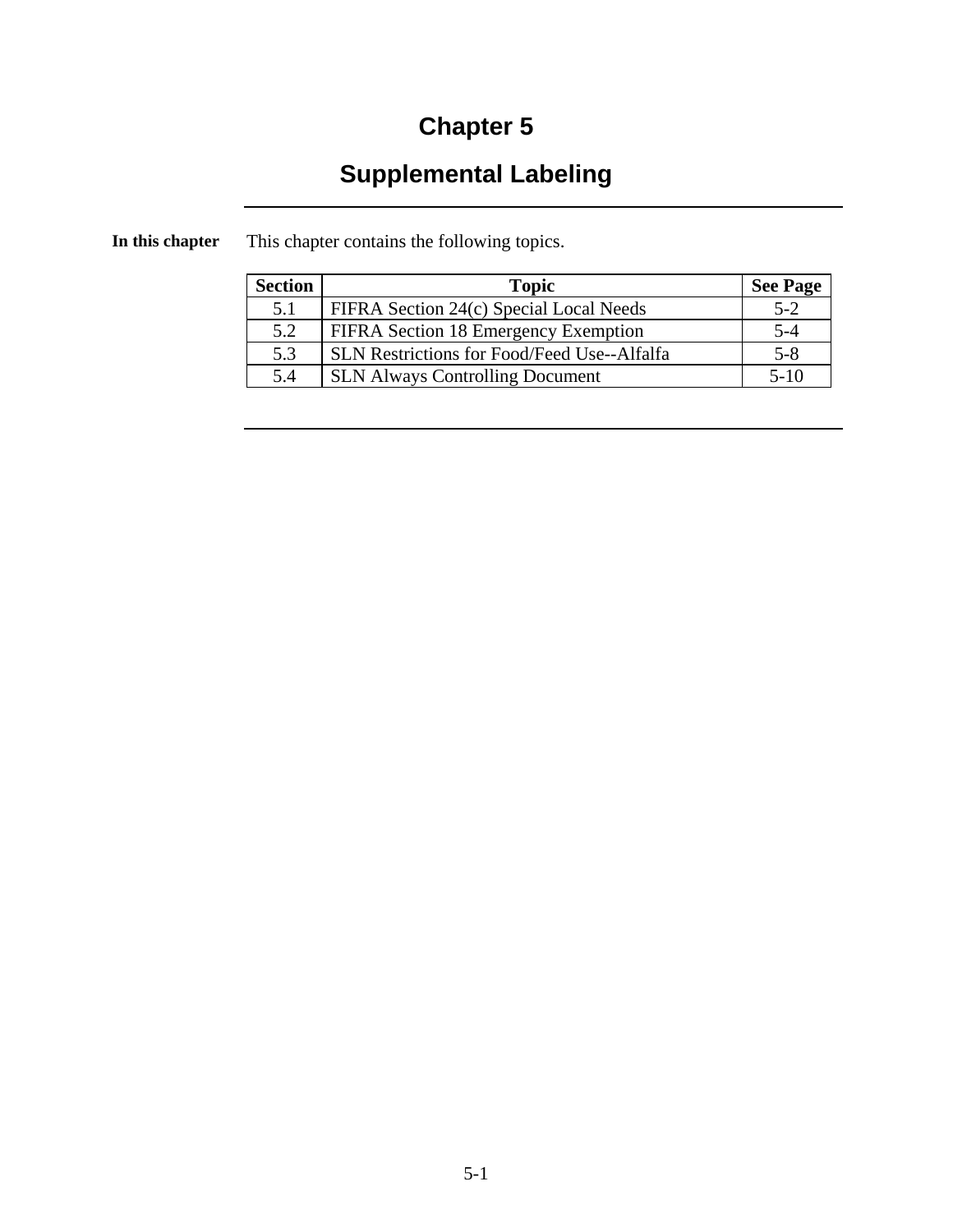### **FIFRA Section 24(c) Special Local Needs**

#### **Interprets FAC section 12973; 3 CCR section 6000; and 40 CFR part 162.152**

| <b>Background</b>             | To address a pest situation that a FIFRA section 3 (normally registered)<br>product cannot mitigate, DPR, under the authority of FIFRA section 24(c)<br>and 40 CFR part 162.152, may register a new end-use product or an<br>additional use of a federally-registered pesticide product, provided there is a<br>special local need within the state and the following conditions exist: |
|-------------------------------|-----------------------------------------------------------------------------------------------------------------------------------------------------------------------------------------------------------------------------------------------------------------------------------------------------------------------------------------------------------------------------------------|
|                               | The use is covered by the necessary tolerances or exemption from<br>$\bullet$<br>tolerance if the pesticide is used on a food or feed commodity.<br>Registration for the same use has not been previously denied,<br>disapproved, suspended, or cancelled by U.S. EPA, or voluntarily<br>cancelled by the registrant.                                                                   |
|                               | The pesticide does not contain a new active ingredient not registered<br>by U.S. EPA.<br>There is no other federally-registered pesticide for the specific use or<br>$\bullet$<br>no federally-registered product available to address the special local<br>need.                                                                                                                       |
|                               | A special local need may address a new pest, method or timing of application,<br>different use rate, new crop/use site, and Integrated Pest Management in<br>certain crops.                                                                                                                                                                                                             |
| Two types of<br>registrations | There are two types of special local need (SLN) registrations:                                                                                                                                                                                                                                                                                                                          |
| under section<br>24(c)        | A first-party SLN in which the applicant is the manufacturer of the<br>1.<br>pesticide (most commonly issued by the manufacturer as product<br>bulletins).                                                                                                                                                                                                                              |
|                               | 2. A third-party SLN in which the applicant is someone other than<br>the manufacturer, such as a grower, grower association, or UC<br>extension (issued by DPR in an SLN format). Both are subject to<br>the same limitations regarding residue tolerance, cancellation, etc.                                                                                                           |
|                               | SLN registrations are product-specific and must be in possession of the user<br>at the time of application.                                                                                                                                                                                                                                                                             |

*Continued on next page*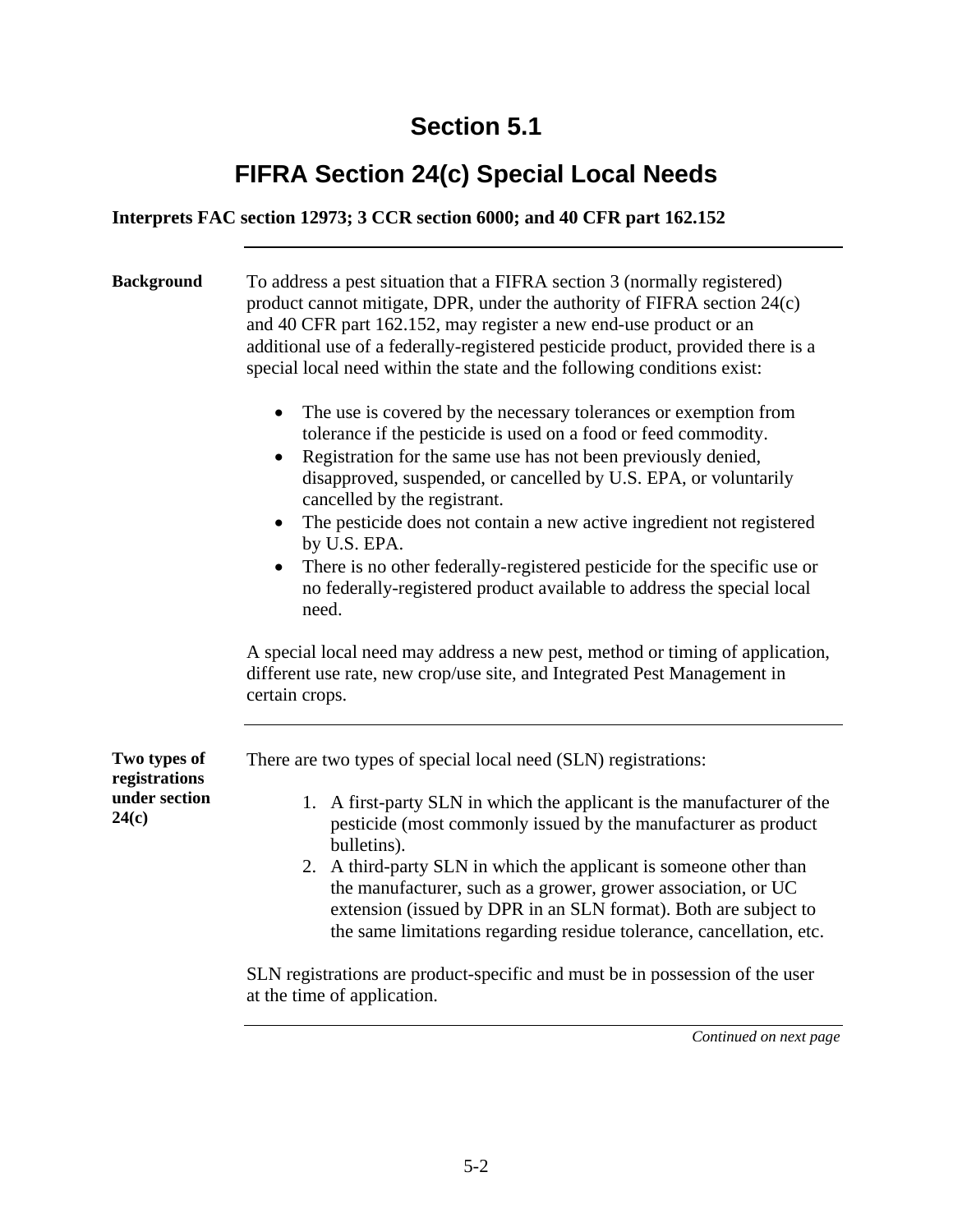# **FIFRA Section 24(c) Special Local Needs,** Continued

| <b>Information</b><br>regarding<br>special local                      | The following items must be submitted by the applicant in order for the SLN<br>application to be processed:                                                                                                                                                                                                                                                                                                                                                                                                                                                                                                                                                                                                                                                                                                                                                                                                                                            |
|-----------------------------------------------------------------------|--------------------------------------------------------------------------------------------------------------------------------------------------------------------------------------------------------------------------------------------------------------------------------------------------------------------------------------------------------------------------------------------------------------------------------------------------------------------------------------------------------------------------------------------------------------------------------------------------------------------------------------------------------------------------------------------------------------------------------------------------------------------------------------------------------------------------------------------------------------------------------------------------------------------------------------------------------|
| need<br>registrations                                                 | The California Request for a Special Local Need Registration (SLN),<br>section $24(c)$ form<br>Efficacy and phytotoxicity data to support the SLN use pattern<br>For a first-party SLN, six copies of the proposed labeling that<br>addresses the SLN use pattern. Third-party SLN labeling is developed<br>from the State application form.<br>A letter of authorization from the manufacturer of the pesticide<br>supporting the use of their product as an SLN<br>A U.S. EPA SLN form (Form 8570-25, rev. 1/94), Application<br>for/Notification of State Registration of a Pesticide to Meet a Special<br>Local Need, filled out and signed<br>Detailed letters or documentation from experts, such as UC Farm Advisors or<br>UC Extension Specialists, demonstrating the SLN pesticide/use pattern has<br>been shown to address an existing or imminent pest problem and no federally-<br>registered pesticide product is sufficiently available. |
| <b>Dealer</b><br>responsibility<br>for current<br><b>SLN</b> labeling | Pest control dealers act as quasi-agents of the registrant in the distribution of<br>pesticide products. As such, they are expected to distribute current labeling.<br>3 CCR section 6301 provides a two-year "window" for the dealer to continue<br>distribution of unregistered products. However, dealers are expected to<br>distribute only current supplemental labeling regardless of when they placed<br>the product into their inventory. When SLNs are amended, the dealer is<br>responsible for obtaining and distributing the most current version of the<br>labeling.                                                                                                                                                                                                                                                                                                                                                                      |
| <b>Continued use</b><br>after<br>inactivation of<br><b>SLN</b>        | Material purchased by the end user under a valid SLN may continue to be<br>applied pursuant to that use, after the SLN is inactivated or the product has<br>been deleted from an active SLN, only until that specific amount of stock has<br>been exhausted. Any material purchased after the inactivation date cannot be<br>used pursuant to the SLN. If uses are not in compliance with the parameters<br>of the SLN, then a use in conflict with the registered labeling has occurred.<br>However, any state or U.S. EPA suspension action would supersede this<br>approval.                                                                                                                                                                                                                                                                                                                                                                        |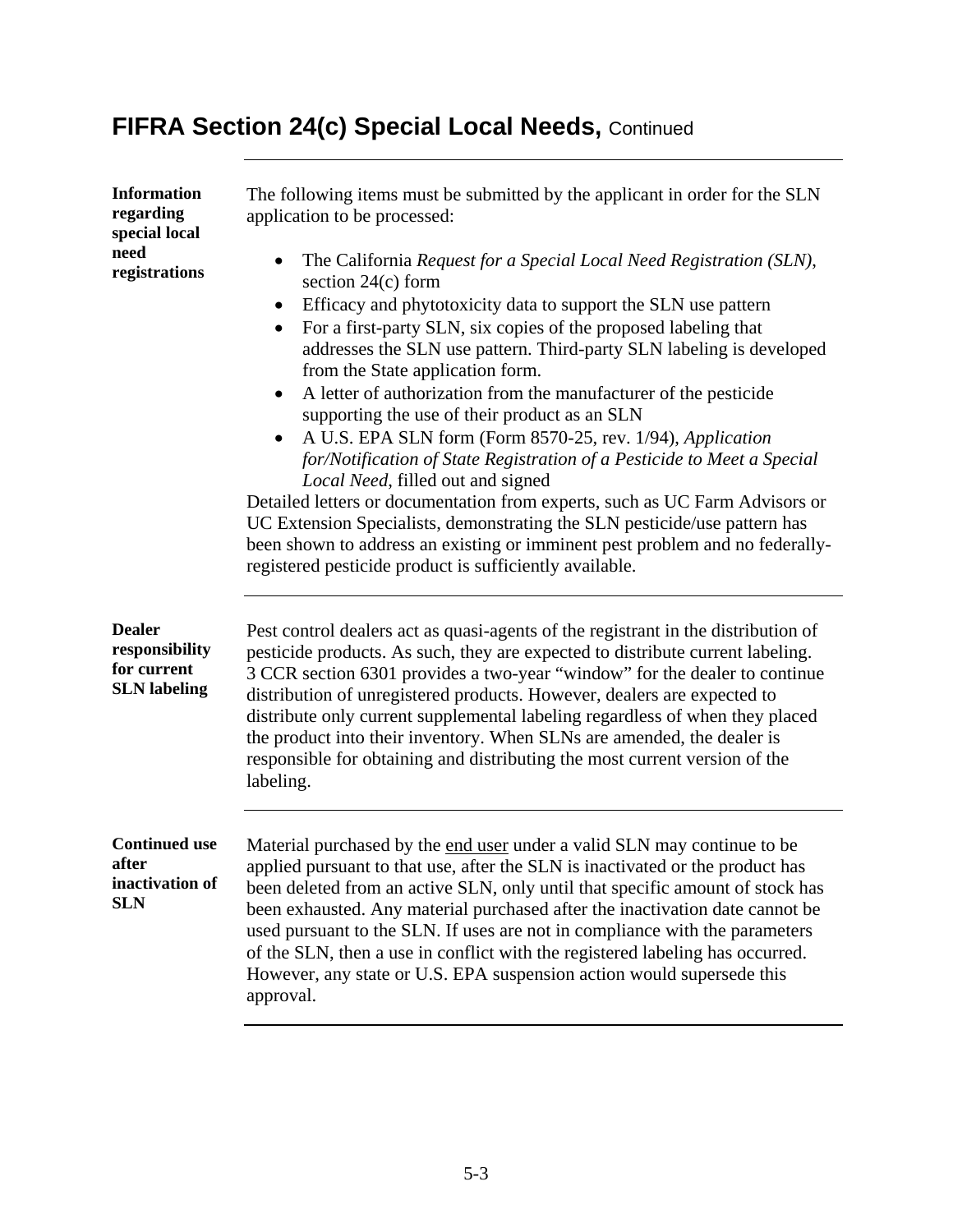#### **FIFRA Section 18 Emergency Exemption**

**Interprets FAC sections 12973 and 12833; 3 CCR sections 6000 and 6206; and 40 CFR part 166** 

**Background** FIFRA section 18 grants U.S. EPA the authority to authorize any federal or State agency to allow the use of a pesticide without registration for a limited time, if U.S. EPA determines that emergency conditions exist. The regulations governing FIFRA section 18 (found at 40 CFR part 166) define *Emergency Condition* as an urgent, non-routine situation that requires the use of a pesticide(s). Such uses are often referred to as "emergency exemptions," "section 18s," or simply "exemptions."

> The issuance of a section 18 is not the same as the issuance of a product license (registration). A section 18 exemption allows for the time-limited use of a pesticide product (registered or unregistered) to control an urgent, nonroutine pest problem.

An applicant for a section 18 must be someone other than the product registrant. Examples include farm advisors, county agricultural commissioners, grower groups, etc. Once the application has been reviewed by DPR, the request is forwarded to U.S. EPA for final approval or denial.

It is DPR's position that all materials used under an emergency exemption program should be applied using the best available pest control methods and technology. These may include pest population monitoring, treatment thresholds, methods of application designed to reduce environmental contamination, and limitations to mitigate effects on nontarget organisms. When feasible methods and technologies are available, their use will be required for application under the exemption.

Any pesticide used under an emergency exemption is automatically a restricted material [*3 CCR section 6400(b)*] and requires a restricted material permit.

Product uses issued under section 18 cannot be advertised unless criteria outlined in 40 CFR part 168.22 are met.

*Continued on next page*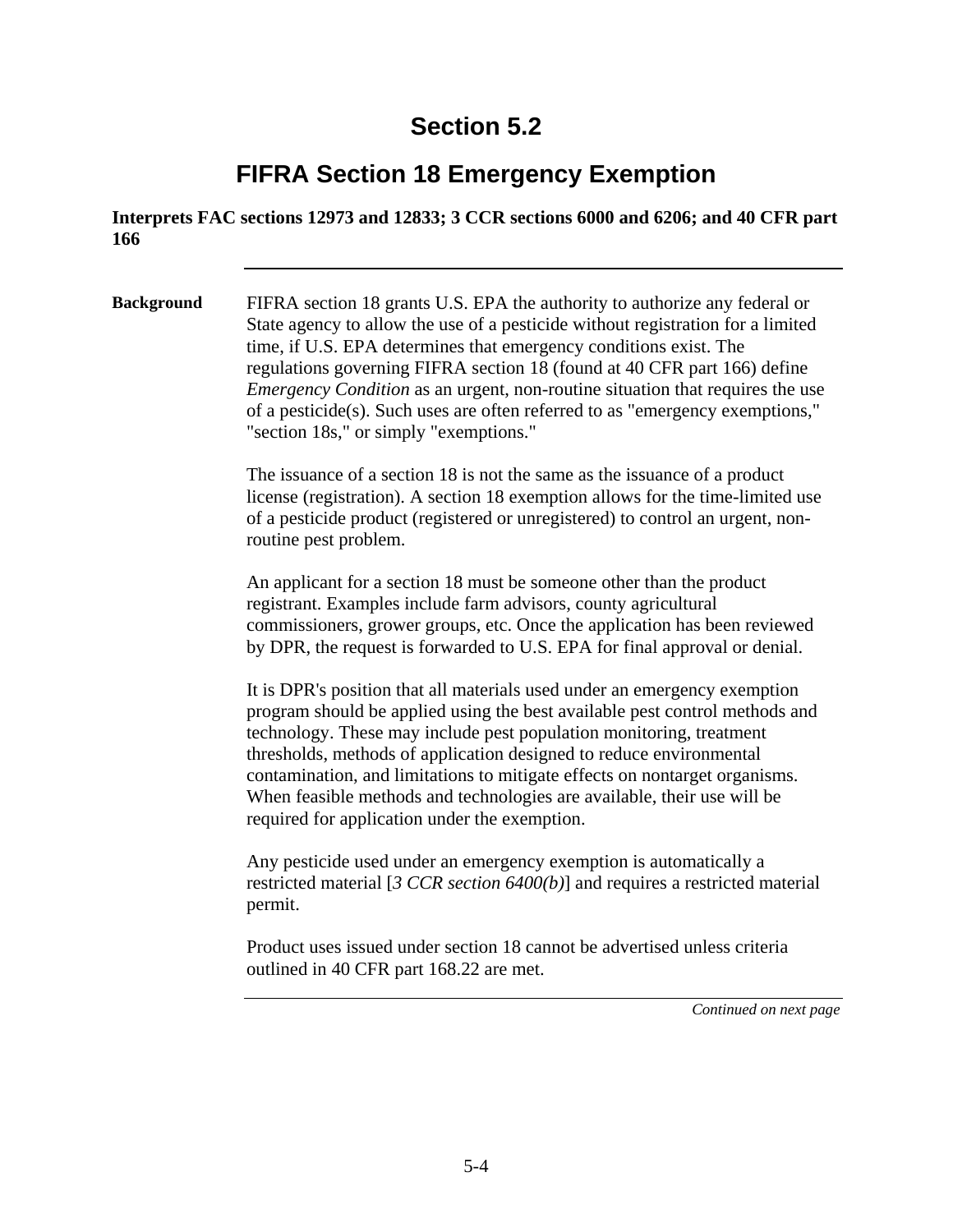### **FIFRA Section 18 Emergency Exemption, Continued**

| <b>Deviations from</b><br>labeling not<br>allowed | U.S. EPA considers section 18s exemptions from labeling rather than<br>supplemental labeling, and therefore, users are not allowed the deviations<br>from labeling requirements granted in 3 CCR section 6000 (Conflict with<br>Labeling). Any deviation from a section 18 would be considered a violation<br>of permit conditions under FAC section 12973. A pesticide must be used in<br>compliance with all section 18 requirements, including rate, concentration,<br>method, timing, and target pest.                                                       |
|---------------------------------------------------|------------------------------------------------------------------------------------------------------------------------------------------------------------------------------------------------------------------------------------------------------------------------------------------------------------------------------------------------------------------------------------------------------------------------------------------------------------------------------------------------------------------------------------------------------------------|
|                                                   | U.S. EPA has given DPR permission to add the following standard language,<br>allowing tank mixing of section 18 materials:                                                                                                                                                                                                                                                                                                                                                                                                                                       |
|                                                   | Tank mixing with other compatible pesticides, spray adjuvants and<br>fertilizers is allowed as long as all labeling and regulation<br>requirements are met and tank mixing is not otherwise prohibited.                                                                                                                                                                                                                                                                                                                                                          |
| <b>Tolerances -</b><br>time limited               | Emergency exemptions are often requested for food uses for which no<br>tolerance or exemption from tolerance has already been established. Food<br>uses with existing residue tolerances or exemption from the requirement of a<br>tolerance would be processed under FIFRA section 24(c) as an SLN. If the<br>emergency use involves the treatment of a food crop, U.S. EPA will establish<br>a temporary tolerance (maximum allowable residue levels) to cover any<br>pesticide residues that may result. These are usually granted for two to three<br>years. |
| <b>Tolerances -</b><br>regional                   | U.S. EPA has informed us that from an enforcement standpoint, regional<br>tolerances are no different from national tolerances and the FDA and DPR<br>would not consider any commodity with residues below a regional tolerance<br>in violation, no matter where the commodity was grown.                                                                                                                                                                                                                                                                        |
|                                                   | The regional tolerance is a guide for government agencies to use for placing<br>area use limitations on product labeling, including SLNs.                                                                                                                                                                                                                                                                                                                                                                                                                        |
|                                                   | Continued on next page                                                                                                                                                                                                                                                                                                                                                                                                                                                                                                                                           |

<sup>&</sup>lt;sup>1</sup> April 9, 1990 letter quoting Hoyt Jamerson, U.S. EPA, Office of Pesticide Programs.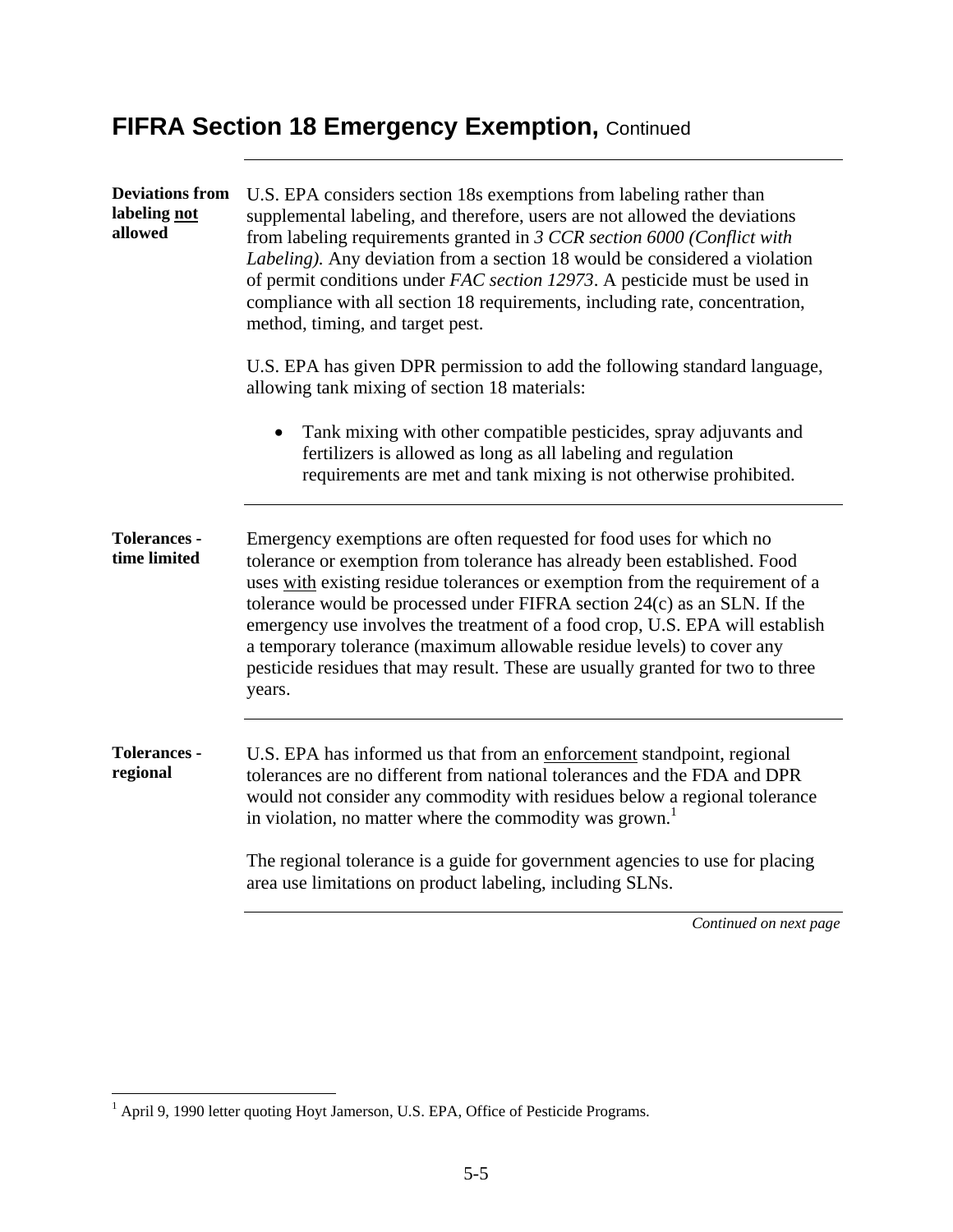| Section 18 -<br>four types of<br>emergency<br>exemptions | The federal regulations adopted for section 18 provide for four types of<br>emergency exemptions:<br>1. Specific exemption<br>2. Public health exemption<br>3. Quarantine exemption<br>4. Crisis exemption                                                                                                                                                                                                                                                                                                                                                                                                                                                                     |
|----------------------------------------------------------|--------------------------------------------------------------------------------------------------------------------------------------------------------------------------------------------------------------------------------------------------------------------------------------------------------------------------------------------------------------------------------------------------------------------------------------------------------------------------------------------------------------------------------------------------------------------------------------------------------------------------------------------------------------------------------|
| 1. Specific<br>exemption                                 | Majority of requests are for specific exemptions<br>Requested when an emergency condition exists, in order to avert a<br>$\bullet$<br>significant economic loss or a significant risk to endangered or threatened<br>species, beneficial organisms, or the environment<br>Growers or agricultural research scientists identify a pest situation which<br>registered pesticides cannot control<br>Growers request their State lead agency (DPR) to request an emergency<br>$\bullet$<br>exemption from U.S. EPA<br>U.S. EPA evaluates request and decides whether or not to authorize use<br>$\bullet$<br>Specific exemptions may be authorized for up to one year<br>$\bullet$ |
| 2. Public health<br>exemption                            | Requested to control a pest that will cause significant risk to human health<br>"Emergency" based upon the potential for a pest to be a vector for disease<br>$\bullet$<br>that possess risk to human health<br>Public health exemptions may be authorized for up to one year                                                                                                                                                                                                                                                                                                                                                                                                  |
| 3. Quarantine<br>exemption                               | Requested to prevent the introduction or spread of an invasive pest<br>$\bullet$<br>species not previously known to occur in the United States<br>"Emergency" rests on the potential of an invasive species to cause a<br>$\bullet$<br>significant economic loss<br>U.S. EPA may issue the quarantine exemption directly to a federal<br>$\bullet$<br>agency, such as U.S.D.A.<br>Quarantine exemptions may be authorized for up to three years                                                                                                                                                                                                                                |

### **FIFRA Section 18 Emergency Exemption, Continued**

*Continued on next page*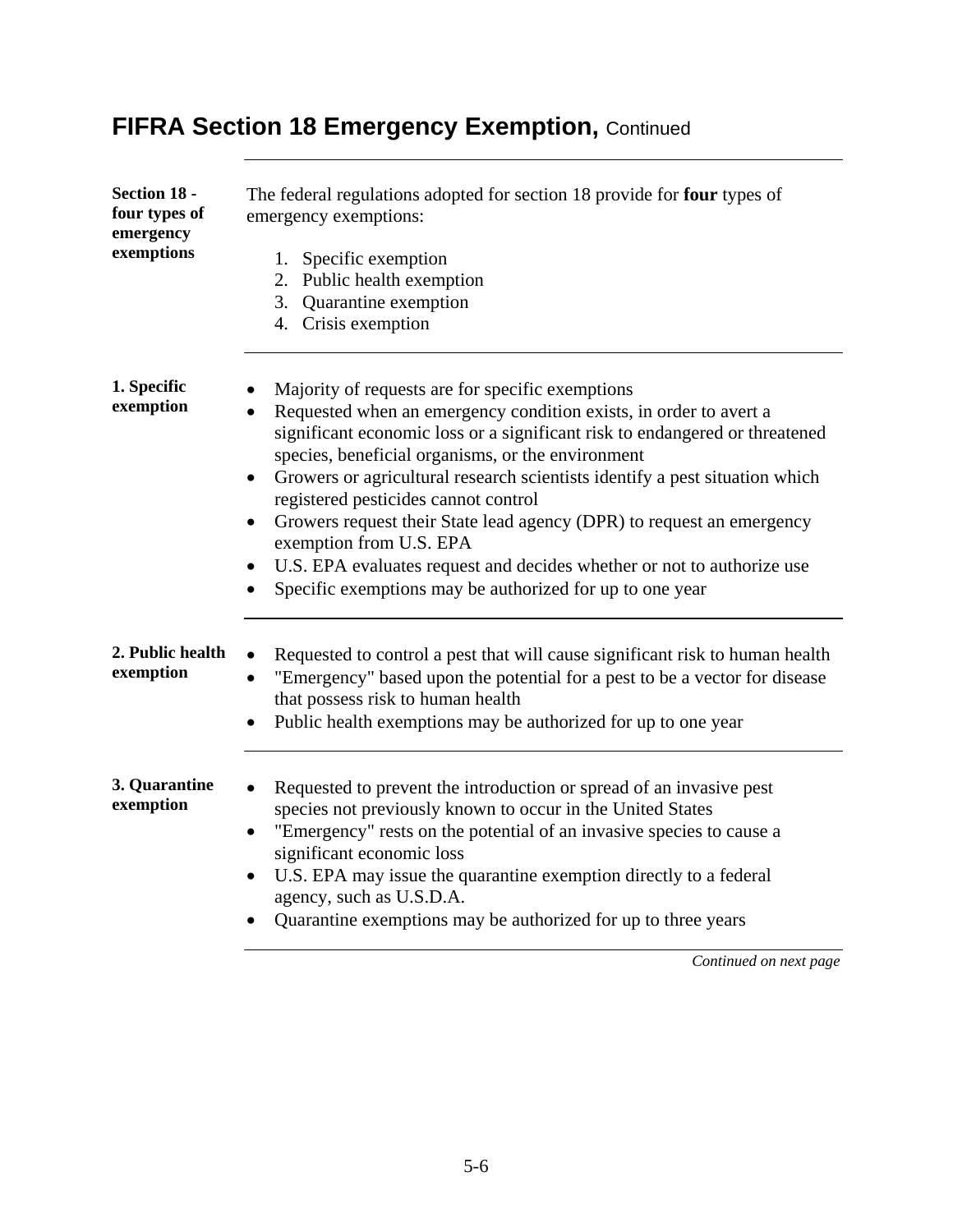## **FIFRA Section 18 Emergency Exemption, Continued**

| 4. Crisis<br>exemption             | Immediate need for a specific, quarantine, or public health exemption.<br>Applicant may request the crisis exemption with an already-submitted<br>specific, quarantine, or public health emergency exemption request. This<br>procedure allows the use to begin while U.S. EPA makes a decision on<br>the corresponding exemption request. This is usually done<br>simultaneously in California.<br>Applicant confers with U.S. EPA prior to use. U.S. EPA performs a<br>$\bullet$<br>cursory review to ensure there are no concerns, and whether the<br>appropriate safety findings required by the Food Quality Protection Act of<br>1966 can be made.<br>If U.S. EPA identifies concerns, they will confer with the applicant; if<br>$\bullet$<br>concerns are not resolved, U.S. EPA may disallow a crisis exemption to<br>be issued. Following communication with, and clearance by, U.S. EPA<br>(oral approval 36 hours before issuance), DPR or federal agency may<br>issue a crisis exemption, allowing the unregistered use to proceed for up<br>to 15 days.                                                                                                                                                                                 |
|------------------------------------|-------------------------------------------------------------------------------------------------------------------------------------------------------------------------------------------------------------------------------------------------------------------------------------------------------------------------------------------------------------------------------------------------------------------------------------------------------------------------------------------------------------------------------------------------------------------------------------------------------------------------------------------------------------------------------------------------------------------------------------------------------------------------------------------------------------------------------------------------------------------------------------------------------------------------------------------------------------------------------------------------------------------------------------------------------------------------------------------------------------------------------------------------------------------------------------------------------------------------------------------------------|
| <b>Application</b><br>requirements | The following items must be submitted by the applicant in order for the<br>emergency exemption request to be processed:<br>California Application for Section 18 Emergency Exemption that<br>$\bullet$<br>includes:<br>A complete description of the emergency pest problem<br>$\circ$<br>The contact information for knowledgeable experts<br>$\circ$<br>The emergency use instructions needed to apply the product in<br>O<br>order to control the pest problem<br>Information to support the argument that a significant economic<br>$\circ$<br>loss (SEL) has occurred, or is about to occur, due to a pest<br>problem<br>The economic history (typically three years worth of information)<br>$\circ$<br>of the crop, including information on annual production, price of<br>commodity, and cost of production before the pest problem<br>occurred or became significant<br>Data to support section 18<br>A letter of authorization from the product registrant<br>Draft product labeling and product formulation sheet if the product has<br>٠<br>not been federally registered, or a copy of the U.S. EPA stamped--<br>accepted label and confidential statement of formula (CSF) if the product<br>is not currently registered in California |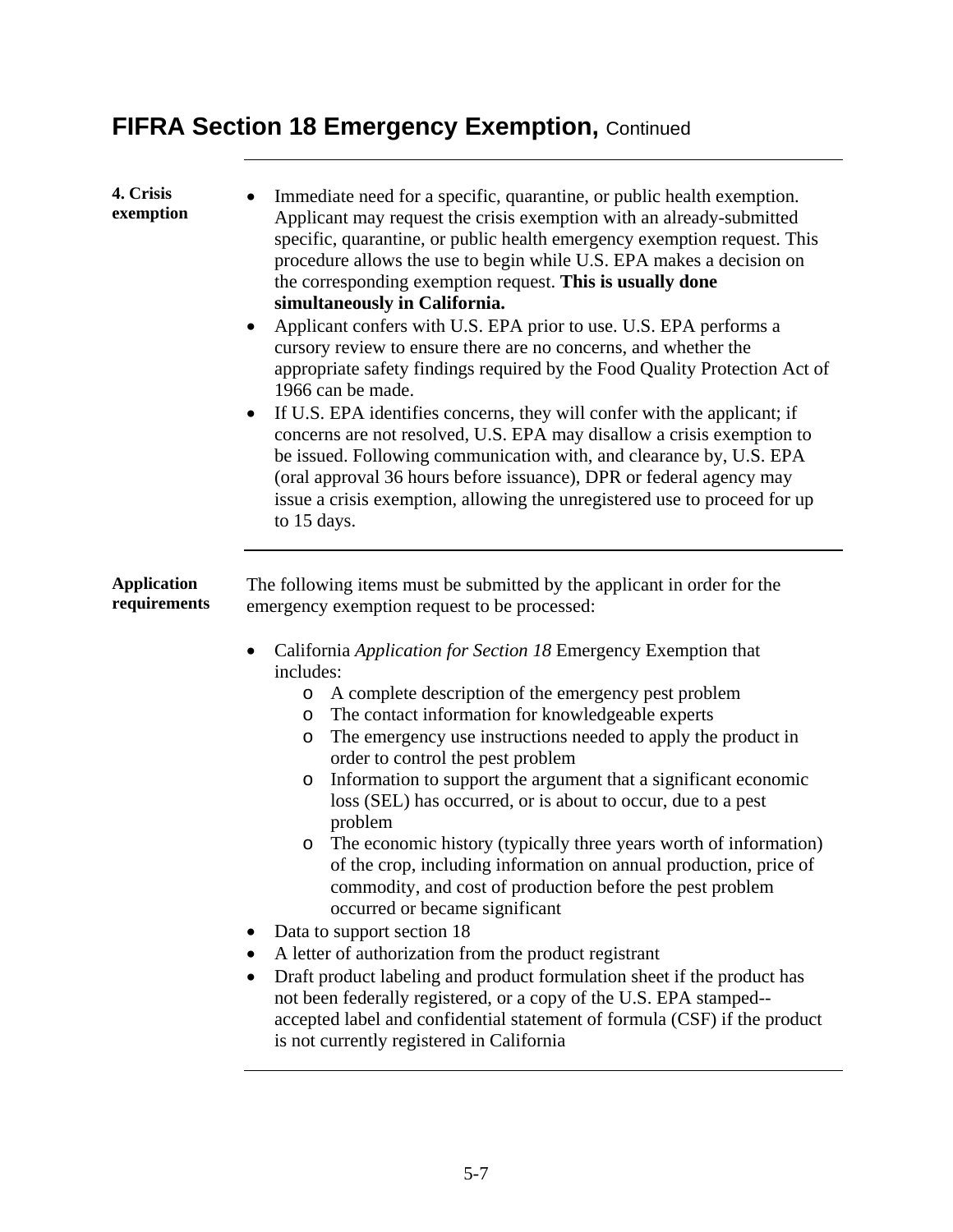### **SLN Restrictions for Food/Feed Use -- Alfalfa**

#### **Interprets FAC sections 12972 and 12973**

| <b>Background</b>          | Assembly Bill 697 (Chapter 287, Statutes of 1995) added section 12832 to the<br>FAC. The bill was adopted to allow alfalfa and certain vegetable crops grown<br>for seed to be considered non-food/non-feed sites under FIFRA section 24(c).<br>This means that a section $24(c)$ registration could be issued for the use of a<br>pesticide on these crops when grown for seed, in the absence of a tolerance or<br>an exemption from tolerance, if used in accordance with the conditions of<br>FAC section 12832. |
|----------------------------|----------------------------------------------------------------------------------------------------------------------------------------------------------------------------------------------------------------------------------------------------------------------------------------------------------------------------------------------------------------------------------------------------------------------------------------------------------------------------------------------------------------------|
| Governing<br>authorities   | Authorities that regulate alfalfa seed crops treated under an SLN registration:<br>The Federal Insecticide, Fungicide, and Rodenticide Act (FIFRA)<br>$\bullet$<br>Food and Agricultural Code (FAC)<br>$\bullet$<br><b>SLN</b> labeling<br>$\bullet$                                                                                                                                                                                                                                                                 |
| <b>FAC</b><br>restrictions | FAC section 12832 establishes that alfalfa, when grown for seed production,<br>is classified as a non-food/non-feed site when the following conditions are<br>met:                                                                                                                                                                                                                                                                                                                                                   |
|                            | All seed screenings shall be disposed of in such a way that they cannot<br>$\bullet$<br>be distributed or used for food/feed. The seed conditioner shall keep<br>records of screenings disposal for three years from the date of<br>disposal.                                                                                                                                                                                                                                                                        |
|                            | No portion of the seed plant may be used or distributed for food/feed.<br>All seed crops grown on a non-food/non-feed site or conditioned in<br>California must bear a tag or container label that forbids the use of the<br>seed for human consumption or animal feed.                                                                                                                                                                                                                                              |
|                            | Seed grown on a non-food/non-feed site or conditioned in California<br>may not be distributed for human consumption or animal feed.                                                                                                                                                                                                                                                                                                                                                                                  |
|                            | This provision allows the use of section $24(c)$ labeling rather than a section 18<br>exemption to authorize use even in the absence of a tolerance.                                                                                                                                                                                                                                                                                                                                                                 |
|                            | Continued on next page                                                                                                                                                                                                                                                                                                                                                                                                                                                                                               |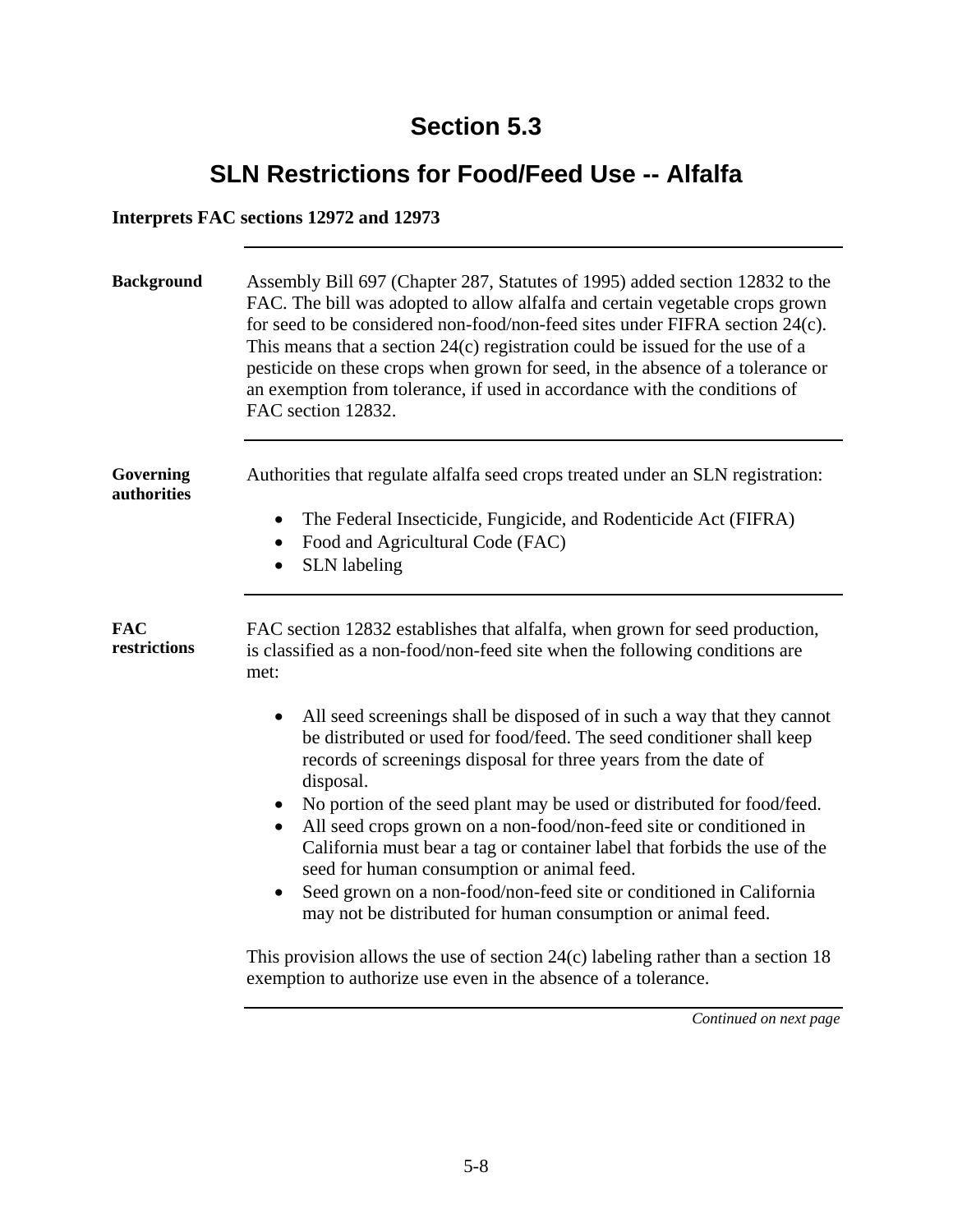### **SLN Restrictions for Food/Feed Use -- Alfalfa, Continued**

| <b>SLN</b> labeling                                           | Labeling requirements found on SLNs for alfalfa grown for seed incorporate<br>by reference requirements found in FAC section 12832. In addition, the SLN<br>labeling prohibits seed from treated plants to be used for growing sprouts for<br>human or animal consumption.<br>The later establishment of a tolerance does not eliminate a violation of FAC<br>section 12972 if the crop or by-products are used for food/feed in conflict<br>with labeling statements.                                                      |
|---------------------------------------------------------------|-----------------------------------------------------------------------------------------------------------------------------------------------------------------------------------------------------------------------------------------------------------------------------------------------------------------------------------------------------------------------------------------------------------------------------------------------------------------------------------------------------------------------------|
| <b>No harvest</b><br>from<br>subsequent<br>growing<br>seasons | Alfalfa seed is a perennial crop and creates a unique situation regarding<br>harvesting subsequent crop production.<br>FAC section 12832 restrictions and SLN labeling do not provide an<br>exemption for perennial crops, therefore, requirements carry over from one<br>growing season to the next until the plant is removed from the ground. Alfalfa<br>seed crops treated under section 24(c) labeling cannot be harvested for<br>food/feed, in conflict with labeling prohibitions, in subsequent growing<br>seasons. |
| <b>Pre-harvest</b><br>interval<br>requests                    | Interested parties may request to establish a tolerance and appropriate<br>pre-harvest interval (PHI) through the following steps:<br>1. Provide required data to U.S. EPA<br>2. Submit a section $24(c)$ amendment request to the DPR                                                                                                                                                                                                                                                                                      |